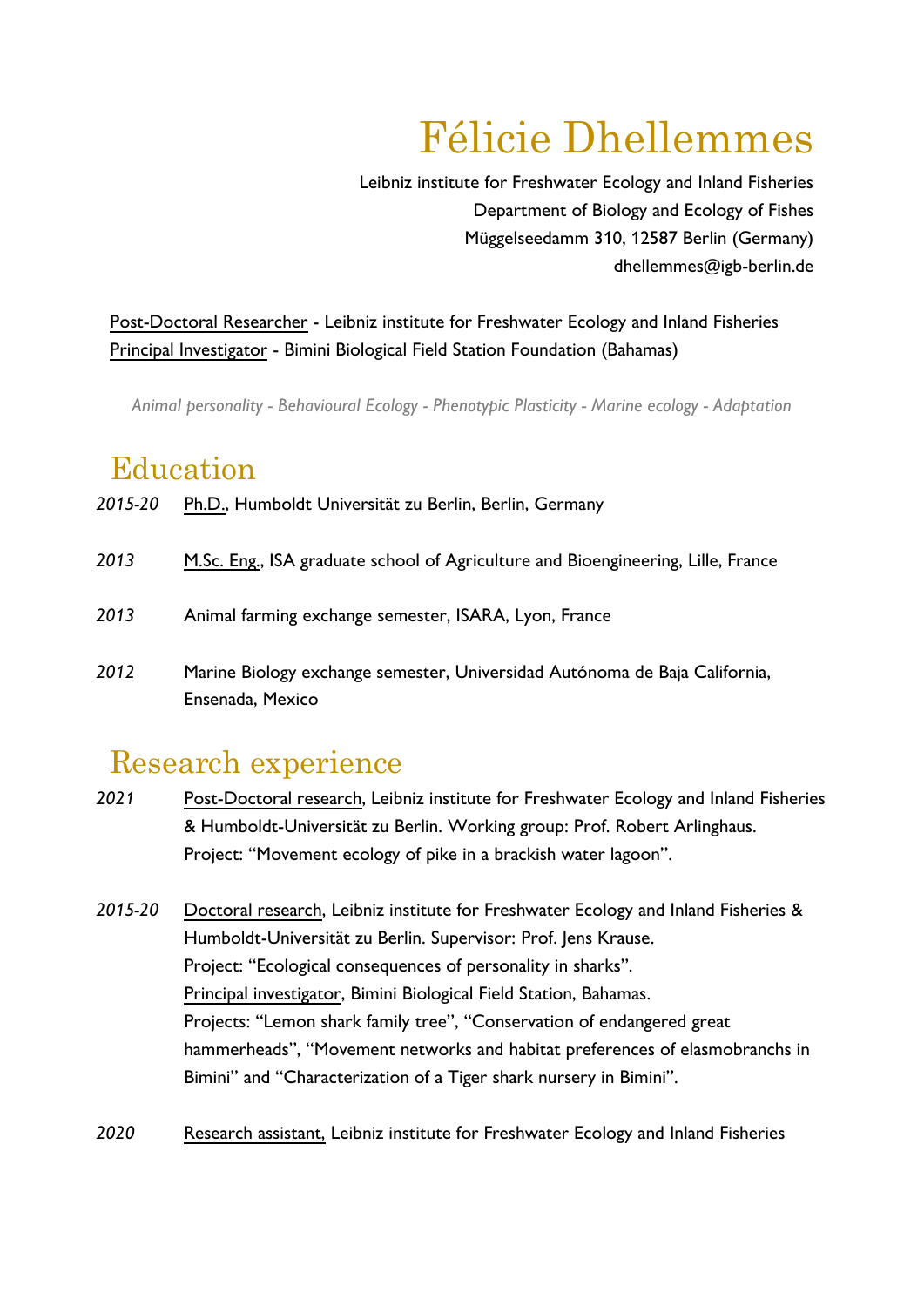Project: "AQUATAG: Recreational activities on freshwaters: Dynamics, environmental impacts, social importance and sustainable management", working group "River revitalization". Field assistant monitoring the impact of canoe tourism on bird populations in

*2018-19* Research project, Leibniz institute for Freshwater Ecology and Inland Fisheries Projects: "Comparative study of the oil glands in billfishes" and "Linking hunting weaponry to attack strategies in sailfish and striped marlin" In collaboration with Prof. J. Krause and Dr. M. Hansen.

collaboration with Dr. C. Wolter and Ph.D. candidate B. Wegner.

- *2015* Research assistant, Macquarie University, Sydney (Australia, 1 month) Project: "Into the wild: developing field tests to examine the link between elasmobranch personality and laterality" In collaboration with Dr. C. Vila Pouca and Dr. C. Brown
- *2013* M.Sc. Research, Groupe ISA Lille (France, 6 months) Project: "Elasmobranchs' personality: Using habituation to demonstrate personality in the juvenile lemon sharks' population of the Bimini islands" Supervisors: Drs. J. Follet and H. Leruste
- *2012* Research assistant, Universidad Autónoma de Baja California (Mexico, 6 months) Project: "Study of the Whale Shark (*Rhincodon typus*) population based in the Los Angeles Bay (Baja California)" Supervisor: Dr. R. Enriquez-Andrade

### Peer-reviewed publications

*2021* **Dhellemmes, F.**, Smukall, M. J., Guttridge, T. L., Krause, J., & Hussey, N. E. (2021). Predator abundance drives the association between exploratory personality and foraging habitat risk in a wild marine meso‐predator. Functional Ecology, 1365- 2435.13874. doi: 10.1111/1365-2435.13874

> Heim, V., **Dhellemmes, F.**, Smukall, M. J., Gruber, S. H., & Guttridge, T. L. (2021). Effects of Food Provisioning on the Daily Ration and Dive Site Use of Great Hammerhead Sharks, Sphyrna mokarran. Frontiers in Marine Science, 8(May). doi: 10.3389/fmars.2021.628469

Smukall, M. J., Guttridge, T. L., **Dhellemmes, F.**, Seitz, A. C., & Gruber, S. H. (2021). Effects of leader type and gear strength on catches of coastal sharks in a longline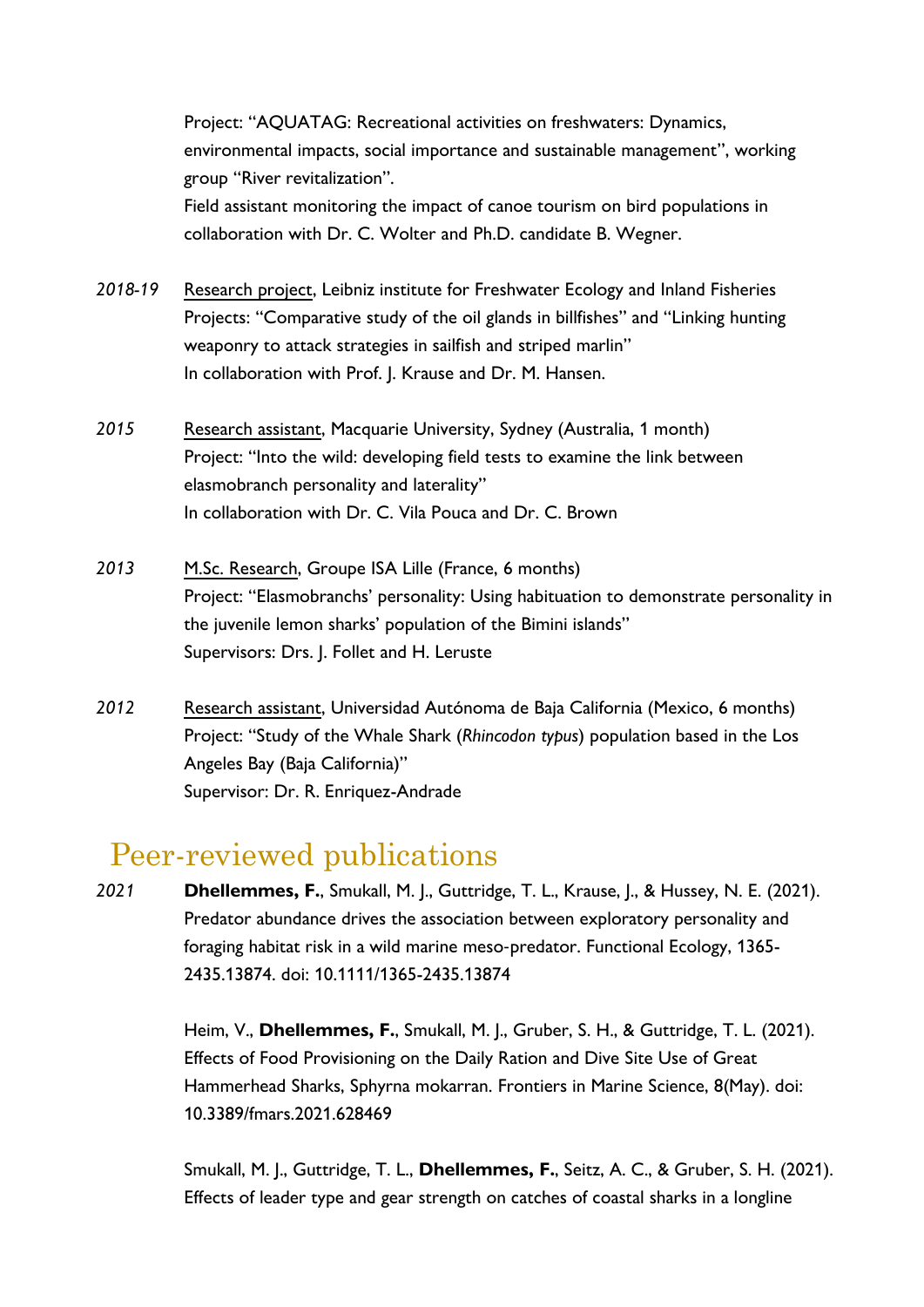survey around Bimini, The Bahamas. Fisheries Research, 240(September 2020), 105989. doi: 10.1016/j.fishres.2021.105989

Heinrich, D., **Dhellemmes, F.**, Guttridge, T. L., Smukall, M., Brown, C., Rummer, J., … Huveneers, C. (2021). Short-term impacts of daily feeding on the residency, distribution and energy expenditure of sharks. Animal Behaviour, 172, 55–71. doi: 10.1016/j.anbehav.2020.12.002

*2020* **Dhellemmes, F.**, Finger, J.-S., Smukall, M. J., Gruber, S. H., Guttridge, T. L., Laskowski, K. L., & Krause, J. (2020). Personality-driven life history trade-offs differ in two subpopulations of free‐ranging predators. Journal of Animal Ecology, 89(8), 1–13. doi: 10.1111/1365-2656.13283

> **Dhellemmes, F.**, Finger, J.-S., Laskowski, K. L., Guttridge, T. L., & Krause, J. (2020). Comparing behavioural syndromes across time and ecological conditions in a freeranging predator. Animal Behaviour, 162, 23–33. doi: 10.1016/j.anbehav.2020.01.009

**Dhellemmes, F.**, Hansen, M. J., Bouet, S. D., Videler, J. J., Domenici, P., Steffensen, J. F., … Krause, J. (2020). Oil gland and oil pores in billfishes: in search of a function. The Journal of Experimental Biology, jeb.224956. doi: 10.1242/jeb.224956

Hansen, M. J. J., Krause, S., Breuker, M., Kurvers, R. H. J. M., **Dhellemmes, F.**, Viblanc, P. E., … Krause, J. (2020). Linking hunting weaponry to attack strategies in sailfish and striped marlin. Proceedings of the Royal Society B: Biological Sciences, 287(1918), 20192228. doi: 10.1098/rspb.2019.2228

- *2017* Finger, J. S., **Dhellemmes, F**., & Guttridge, T. L. Personality in Elasmobranchs with a Focus on Sharks: Early Evidence, Challenges, and Future Directions. In Personality in Nonhuman Animals (pp. 129–152). Cham: Springer International Publishing.
- *2016* Finger, J. S.**\***, **Dhellemmes, F.\***, Guttridge, T. L., Kurvers, R. H. J. M., Gruber, S. H., & Krause, J. Rate of movement of juvenile lemon sharks, Negaprion brevirostris in a novel open field, are we measuring activity or reaction to novelty? Animal Behaviour, (116), 75–82.

**\*Shared first authorship**

# Upcoming publications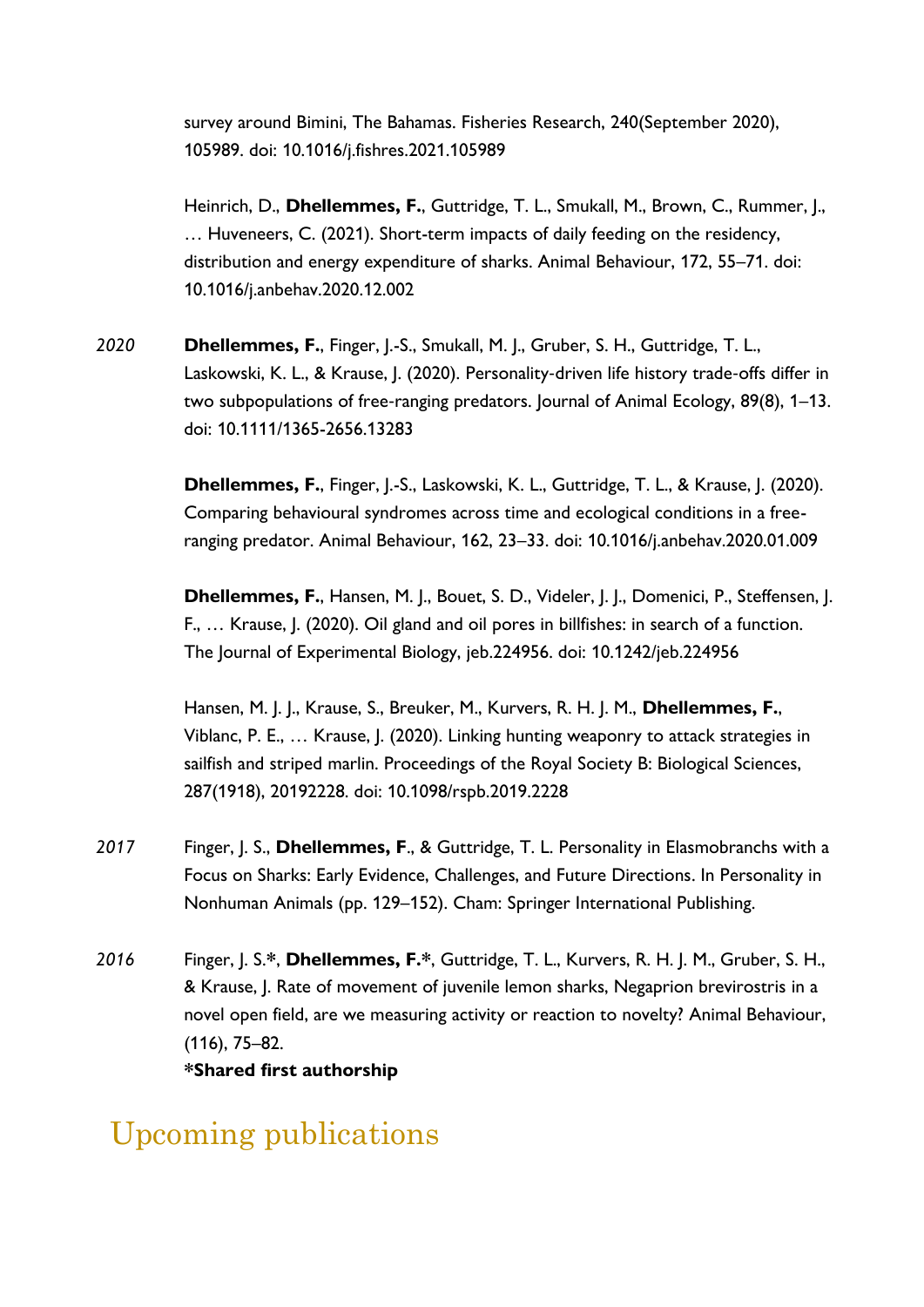Smukall M.J., Carlson J., Kessel S.T., Guttridge T.L., **Dhellemmes F.**, Seitz A. C., Gruber S.H. Thirty-five years of tiger shark *Galeocerdo cuvier* relative abundance in Bimini, Bahamas and the Southeastern United States, with a comparative across jurisdictional bounds. Under review - Journal of Fish Biology

# Field skills

#### Behavioural testing

Designing and implementation of behavioural tests for Juvenile sharks. More than 600 individuals successfully tested.

#### Acoustic telemetry

Designing and maintenance of telemetry arrays with up to 140 receivers (Vemco and Sonotronics, maximum 40m depth). Surgical implantation of over 150 acoustic tags on 8 different elasmobranch species and one teleost species. Specialist of fragile juvenile shark surgery (<50cm).

#### Shark capture and handling

Leader of all gillnetting effort targeting juvenile lemon sharks in Bimini for four years (1169 sharks captured). Co-leader of a bi-monthly shallow-water longlining program targeting 12 species of shark for four years (646 sharks captured), Co-leader of a deep-water longline (6 times a year, four years, 46 sharks captured), extensive experience in rod and reel fishing, poly-ball fishing, hand capture and seine netting of sharks, rays and bony fishes. Handling of juvenile (4 species) and adults (10 species) sharks and rays ranging from 20cm to 400cm total length.

#### Boating skills

Certified captain in France for boats up to 20m. Daily ocean boat driving for four years (Outboard engines only, 5 to 10m, 40 to 240 hp). I can diagnose and repair common outboard engine issues in the field and do a full servicing on most Mercury 4-stroke engines up to 150 horsepower. Certified captain in German in both coastal and inland waters.

#### Unmanned Aerial Vehicle handling

Over 50 hours of flight-time using a DJI phantom 3, Phantom 3SE and Phantom 4 pro v2 drones for various research project over water. European drone license to fly in the "open category" A1-A3.

#### Apnea and scuba-diving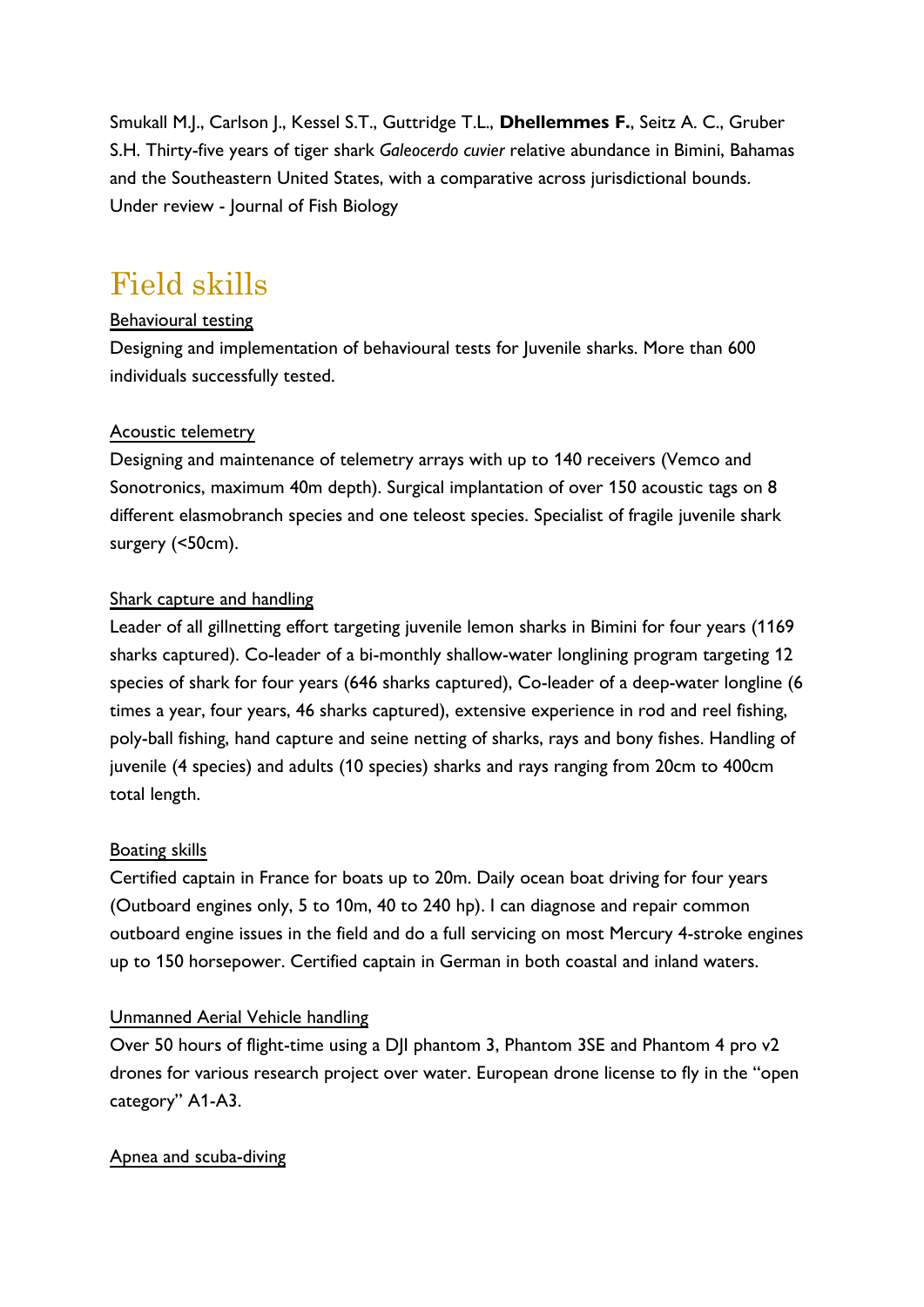Completed most of my field work in apnea diving and snorkelling: acoustic receiver maintenance, shark and turtle hand captures, checking of traps, spearfishing, billfish observations. PADI rescue diver with lots of experience diving for research: acoustic receiver maintenance, behavioural observations.

# Lab and analytical skills

#### R programming and statistical analysis

Fast and precise programming in R: Large dataset handling, creation of complex graphs (including animated maps), creation of complex functions (i.e. Interactive database creation for fast, accurate and easy data entering).

Comfortable using statistics applied to field biology: Mixed effect models (Frequentist (lme4 and nlme) and Bayesian approaches (MCMCglmm and Stan)), meta-analysis and descriptive statistics.

#### Python programming

Intermediate Python programming: Used when the datasets are too big to be handled efficiently in R. Use of Jupyter notebook for handling data in R and python simultaneously.

#### MySQL programming

Intermediate MySQL programming: Can create and populate database using MySQL language (experience on Beekeeper Studio) or in a R integration.

#### QGIS

Creation of maps, shapefiles and handling of GPS data.

Sample preparation for stable isotope analysis Meticulous preparation of hundreds of fin and blood samples.

#### The European Synchrotron Radiation Facility

Use of a beamline dedicated to biomedical imaging to scan billfish rostra during 36h of beamtime.

# Teaching experience

Bimini Biological Field Station

*2015-18* Shark biology. *University undergraduate courses taught six times per year.*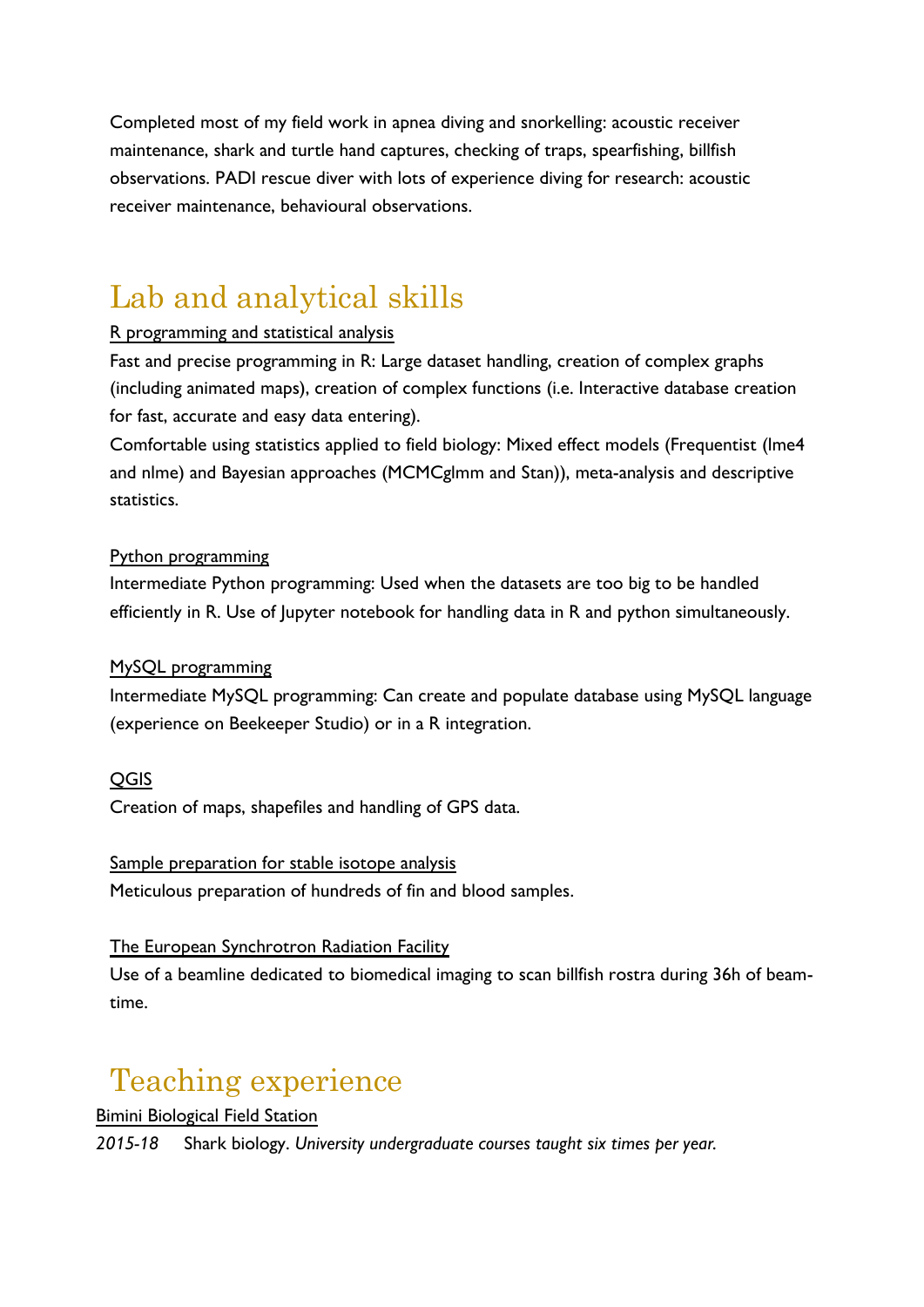Shark morphology and dissection. *Shark dissections carried out for university courses three times per year.*

The juvenile lemon shark as a model to investigate the consequences of animal personality. *Lecture given monthly to the new interns.*

Training in the field of over 100 volunteers at the field station

# Supervision of students

- *2018-21* C. White. Anthropogenic Impacts on the Sensory Capabilities of the Lemon Shark. Ph.D. Thesis. University of York, United Kingdom. Co-supervisor.
- *2017-20* D. Heinrich. There is a time and a place for food can juvenile lemon sharks (*Negaprion brevirostris*) work it out? Ph.D. thesis, Flinders University Australia. Cosupervisor. *One co-authored publication published in Animal Behaviour. One co-authored publication in preparation.*
- *2017-19* V. Heim. Behaviour at the provisioning site and the effects on the habitat and spaceuse of the great hammerhead shark, *Sphyrna mokarran*, in Bimini, Bahamas. M.Sc. thesis. Universität Basel, Switzerland. Co-supervisor. *One co-authored publication published in Frontiers in Marine Science*
- *2016-17* H. Gray. Can personality act as an indicator of movements in juvenile lemon sharks? B.Sc. thesis. Cardiff University, England. Main supervisor. *One co-authored publication in preparation.*
- 2016 **J. Baeyaert. Wild Spatial Behaviour & Personality Traits: A comparison study for** juvenile lemon sharks. M.Sc. thesis. Universidad do Algarve, Portugal. Main supervisor. *One co-authored publication in preparation.*
- *2016* P. Burke. Use of baited remote underwater video surveys to assess the diversity and distribution of elasmobranchs and their communities in Bimini, Bahamas. M. Sc. Thesis. University of Ghent, Belgium, Co-supervisor.
- *2015* L. Dickson. Does spatial distribution of lemon sharks (*Negaprion brevirostris*) in the wild correlate with temperament in semi-captivity? M.Sc. thesis. University of Southampton, England and University of Liege, Belgium. Co-supervisor *One co-authored publication in preparation.*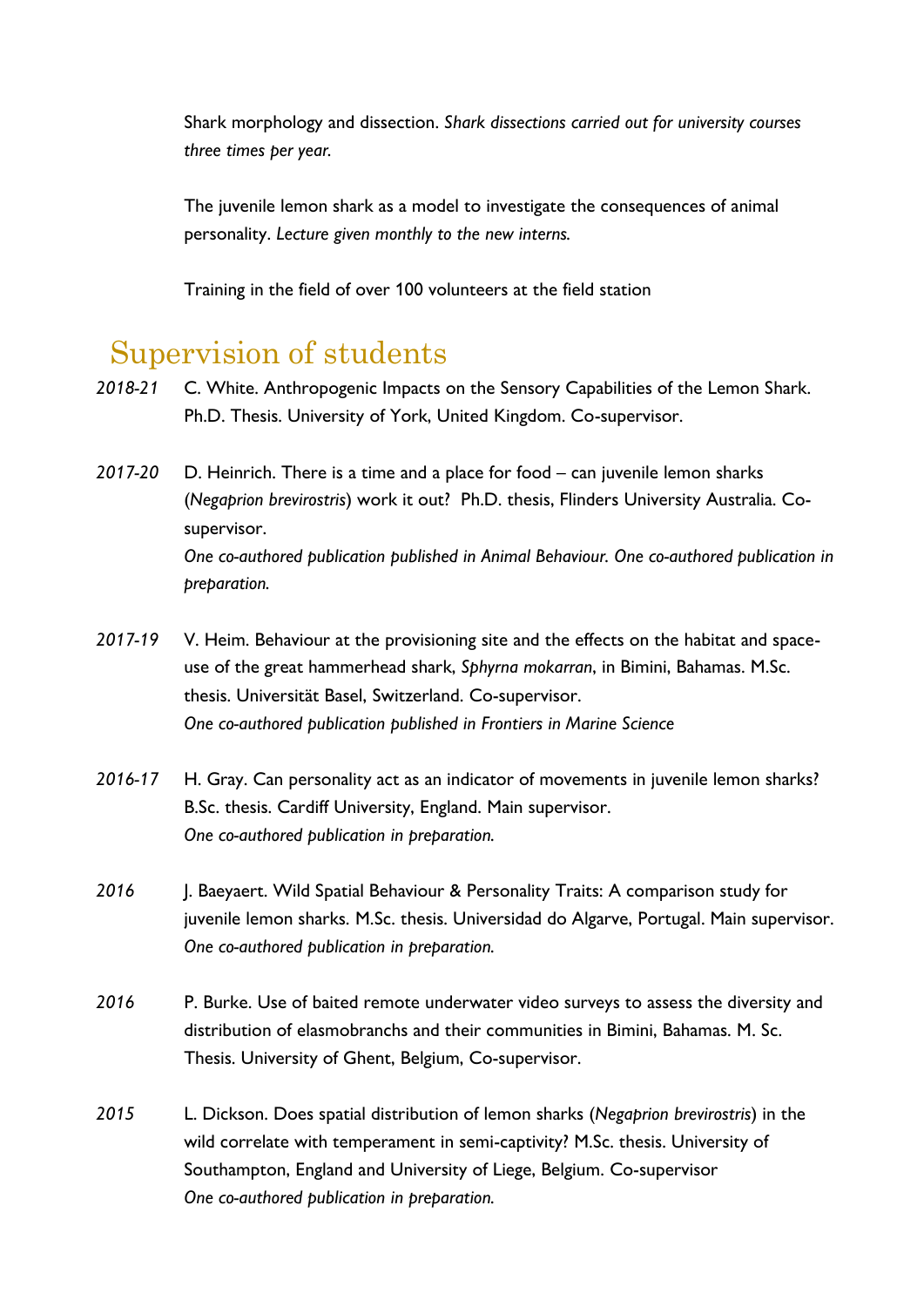# Grants and awards

| 2016-19 | Elsa Neumann stipendium des Landes. Ph.D. Stipend support. (13 236€ per year)                                                                                          |
|---------|------------------------------------------------------------------------------------------------------------------------------------------------------------------------|
| 2015-18 | Bimini Biological Field Station Ph.D. scholarship. Equipment and boat-use fees covered<br>during the entire duration of the Ph.D. project. (Approx. 12 000\$ per year) |
| 2017    | Save our Seas Foundation special keystone grant. 7000\$ for equipment.                                                                                                 |
| 2016    | Save our Seas Foundation special keystone grant. 7000\$ for equipment.                                                                                                 |
| 2016    | Don L. Brumbaugh memorial equipment scholarship. 1000\$ for equipment.                                                                                                 |
| 2015    | Don L. Brumbaugh memorial equipment scholarship. 1000\$ for equipment.                                                                                                 |

### Conference presentation

- *2017* "Does personality reflect space-use in free-ranging juvenile lemon shark?" Oral presentation. Behaviour 2017. Estoril (Portugal) *Funded through the ASAB conference grant.*
- *2016* "Does personality reflect space-use in juvenile lemon shark?" Oral presentation. European Elasmobranch Association 2016. Bristol (England) *Funded through the Save Our Seas Foundation student's travel grant.*
- *2015* "Habituation as a tool to interpret an open-field test adapted for juvenile lemon sharks (*Negaprion brevirostris*)" Oral presentation. Behaviour 2015. Cairns (Australia) *Funded through a crowdfunding effort which resulted in 2940€ raised by 63 people in less than two months.*
- *2014* "Exploring personality and a simple learning process in the juvenile lemon shark, *Negaprion brevirostris*" Oral presentation. European Elasmobranch Association 2014. Leeuwarden (Netherlands) *Funded through the Save Our Seas Foundation student's travel grant.*

# Selected media appearances

#### Shark week and shark fest

*2021* Scientist/talent for "Shark gangs", National geographic SHARKFEST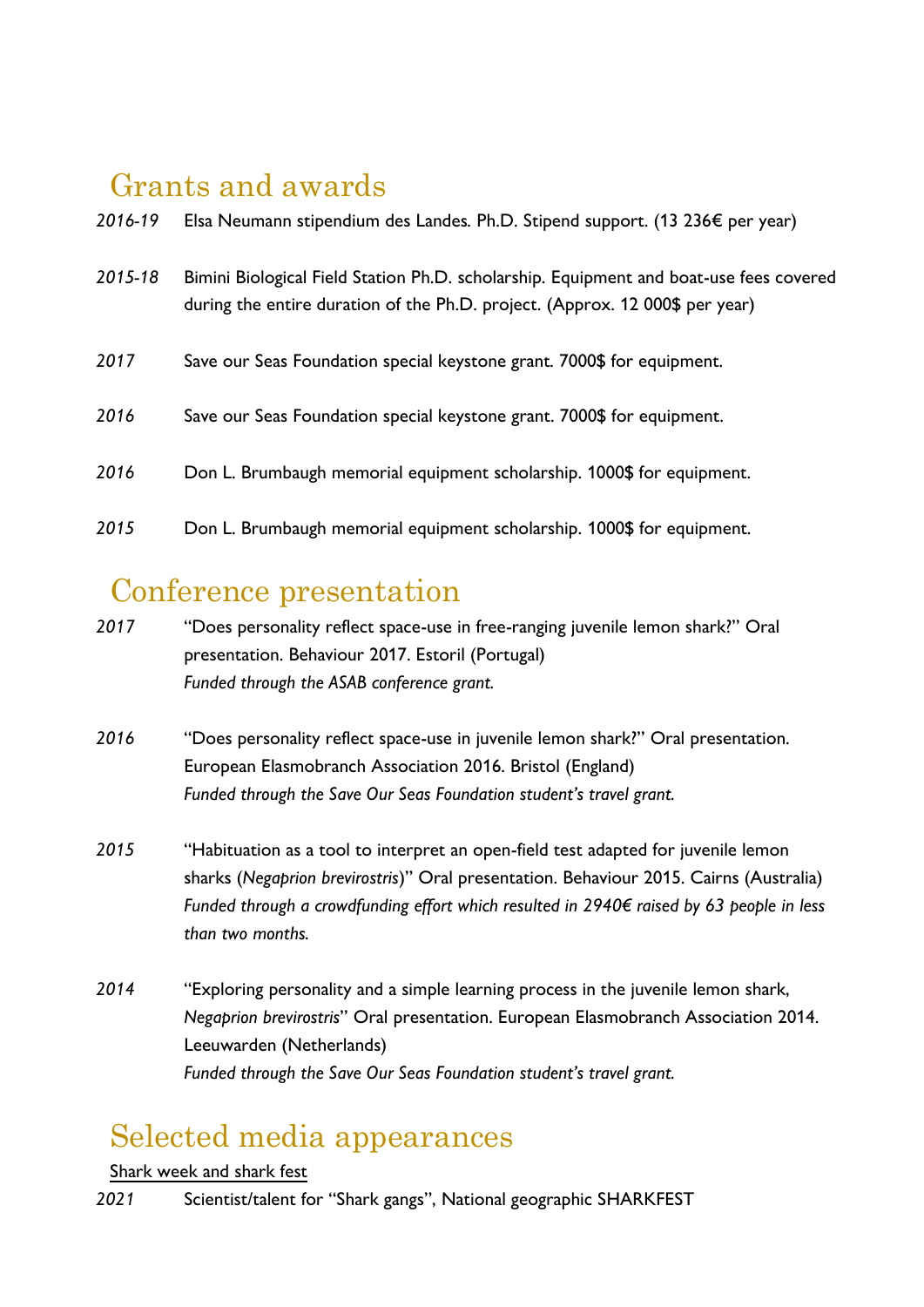#### *2019* Big wave

- *2018* Bear vs. sharks; Sharkcam stakeout
- *2017* Phelps vs. sharks; Great hammerhead invasion; Shark school with Michael Phelps

#### Other TV appearances

- *2016* Xploration awesome planet with Philippe Cousteau Jr.
- *2015* Naomi's Nightmares of Nature; BBC Earth SHARKS; Discovery Canada: Daily Planet; Animal Planet: River Monsters "Terror in Paradise"; 5m above and below the surface

#### Press

- *2019* Invitation to represent the Save Our Seas Foundation for the World Conference of Science Journalism
- *2018* Interview for HOERZU WISSEN
- *2017* "Dans le sillage des requins" PLONGEZ!
- *2014* "50 nuances de bleu" LE MONDE

#### Radio and podcasts

- *2020* Invited by presenter Alex Re to talk about lemon sharks and personality on the podcast "On Wildlife". https://onwildlife.org/lemon-sharks/
- *2015* Invitation by presenter Phil Staley for an interview on ABC Far North (Australia) to talk about sharks' personality.

### Outreach and volunteering

I am active in the non-profit association Sharks4kids which provides free courses about the importance of sharks and healthy oceans to primary schools all over the world. I translate all their English material to French and occasionally participate in classes. I participate regularly to SkypeAScientist sessions, to talk about my research to children in English or in French.